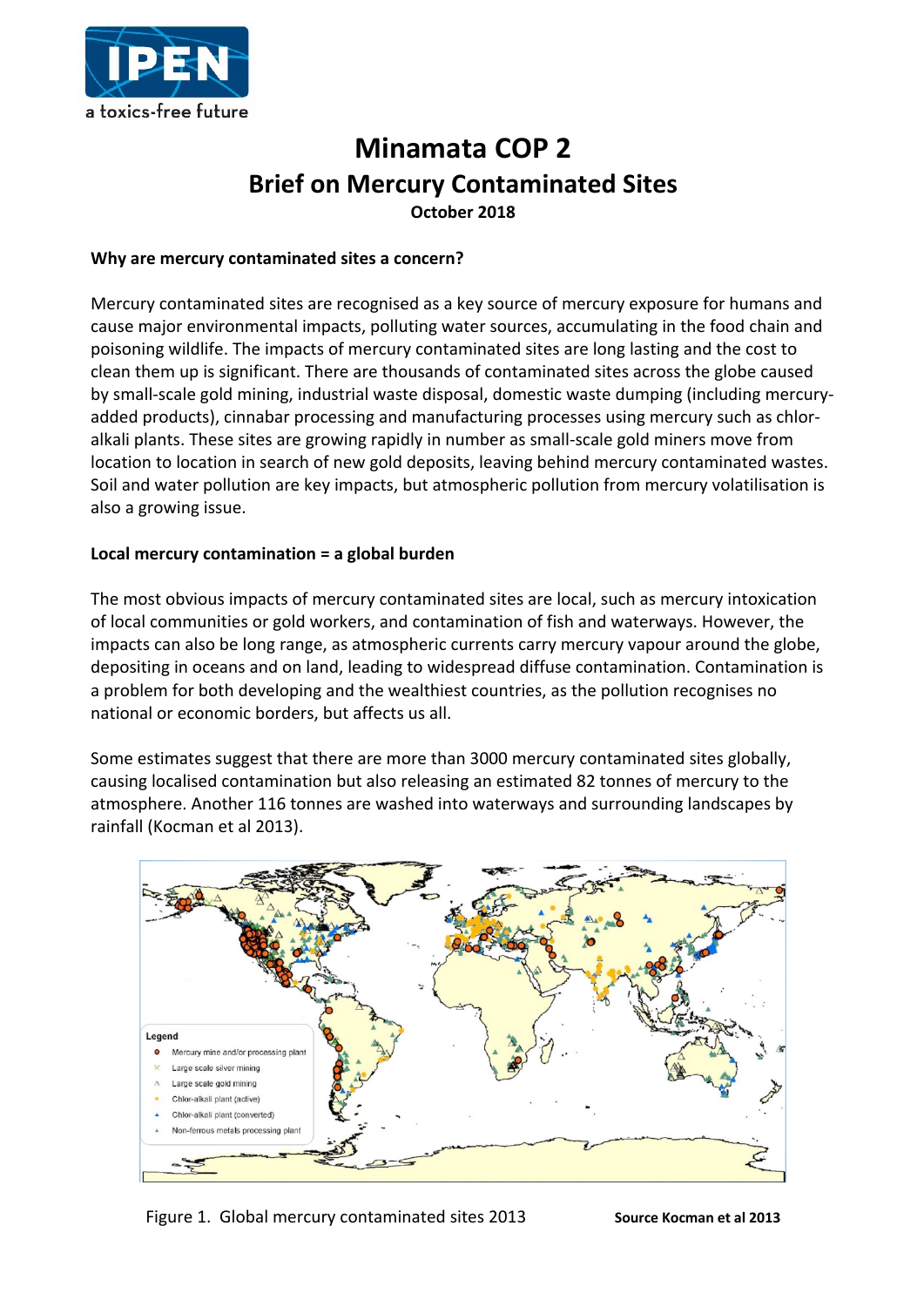Many developed countries have formalised frameworks for the identification and inventorying of contaminated sites; however, a lack of guidance, resources and capacity means that many developing countries have not had an opportunity to map the sites in their jurisdiction. It is likely that undertaking this exercise would reveal thousands of additional contaminated sites, particularly for the rapidly moving ASGM sector. Identifying these sites will help protect people and the environment from mercury exposure while increasing the accuracy of global estimates of atmospheric mercury contamination and improving effectiveness evaluation of the Mercury Treaty.

## **The urgent need for contaminated sites guidance**

In a very direct sense many developing countries, including those hardest hit by ASGM activities, need immediate assistance, in the form of guidance, to permit them to identify and inventory sites in a cost-effective manner using environmentally sound management practices. This will allow them to prioritise areas for risk reduction, using limited resources to best address human health and environmental threats and contain contamination before it becomes widespread, thereby compounding future clean-up costs. The Mercury Treaty provides for the creation of such guidance in Article 12, which encourages the COP to develop and adopt guidance on identification and assessment of contaminated sites and risk reduction methods, including site management and remediation.

Specifically, the Treaty states at Article 12: paragraph 3;

The Conference of the Parties shall adopt guidance on managing contaminated sites that may include methods and approaches to:

- (a) Site identification and characterization;
- (b) Engaging the public;
- (c) Human health and environmental risk assessments;
- (d) Options for managing the risks posed by contaminated sites;
- (e) Evaluation of benefits and costs; and
- (f) Validation of outcomes.

Since INC 7, IPEN has been supporting the strong push by the Africa Region- backed by the Asia Pacific Region and many individual countries -to establish mercury contaminated sites guidance under the Treaty. In the absence of any Treaty guidance, IPEN developed an **independent guide to the identification, management and remediation of mercury contaminated sites,** focusing on how to identify sites economically (with cooperation from civil society), and how to manage them without causing additional environmental contamination or harming human health. Despite repeated delays and obstruction by some Parties, COP 1 agreed to start the process of developing guidance. An expert group was formed, and, between



**GUIDANCE ON THE IDENTIFICATION. MANAGEMENT AND REMEDIATION OF MERCURY-CONTAMINATED SITES** 







COP 1 and COP2, the group has been developing a basic guidance document. Due to limited opportunities for the experts to consider and comment on the guidance, a draft decision (MC-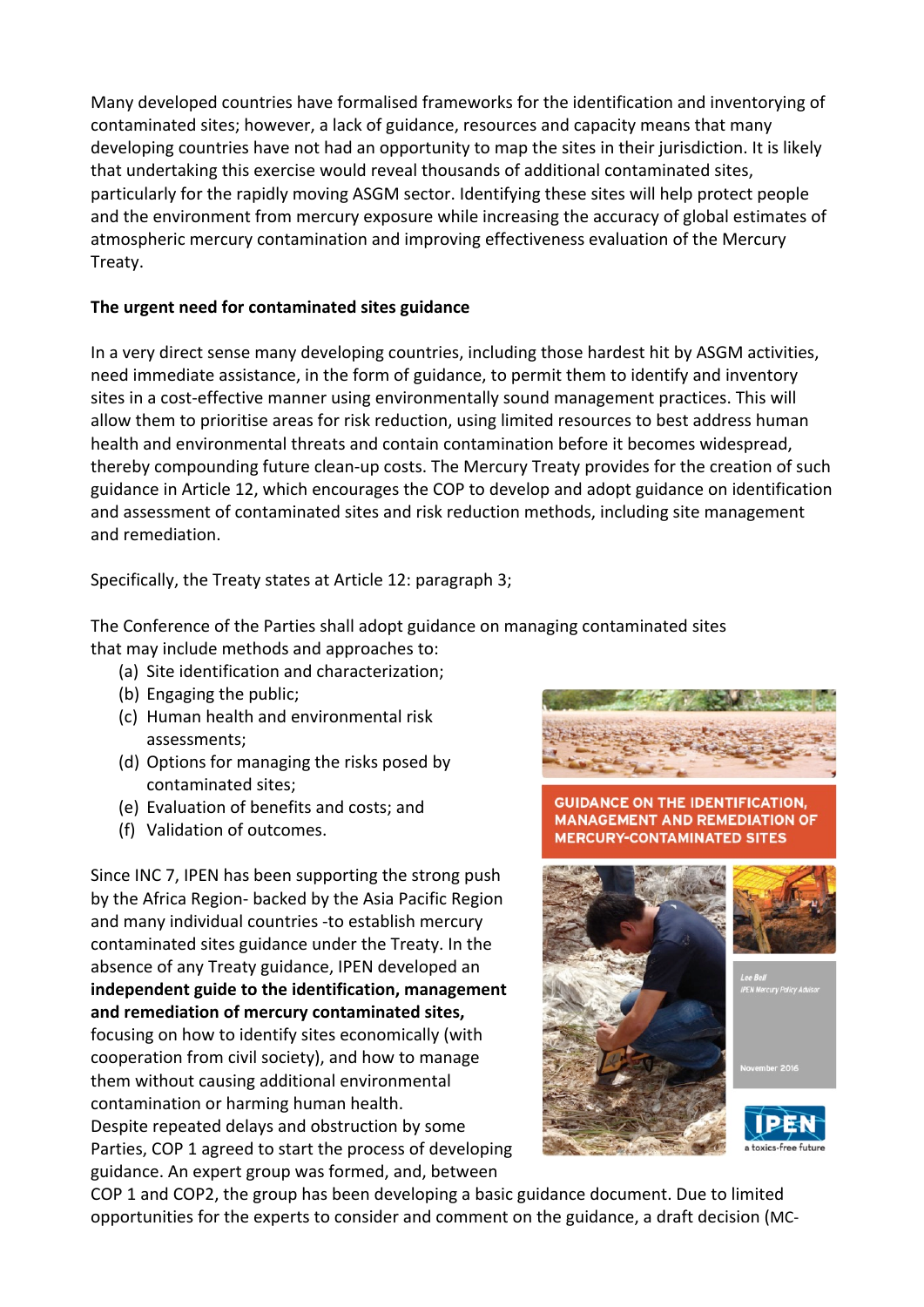2/[XX]) has been prepared by the secretariat for COP 2 to consider. The essence of the decision is to allow for another period of expert comment and review and to consider adoption of the guidance at COP 3.

#### **The guidance must be strengthened, and synergies considered**

While IPEN has been closely involved in the guidance development process and strengthening its outcomes, the guidance still lacks the detail required to be an effective tool for many countries struggling to identify contaminated sites. Key issues that must be resolved are the exclusion of incineration and landfill as options to manage mercury contaminated sites. Only environmentally sound remediation practices that do no harm to communities around contaminated sites or waste treatment facilities handling contaminated soils and tailings should be considered. Technologies are readily available to protect communities close to site remediation activities from contaminated fumes and dust and they should be employed wherever possible to prevent human exposure.

A second expert group has been concurrently developing *mercury waste definitions* to determine what will regarded as 'mercury waste' by the Treaty and therefore what type of management arrangement will apply to such classified waste under the Treaty provisions. In developing such definitions, the COP should be aware of the synergies that apply between 'waste threshold definitions' and 'contaminated site definitions.' The category of waste that is likely to be the largest by volume is 'waste contaminated by mercury,' which may include soil, sludges tailings and other materials. It is important that the definition of a mercury contaminated site is harmonised with this waste threshold to avoid loopholes where waste removed from mercury contaminated sites avoids environmentally sound management as mercury waste. For example, if 'waste contaminated by mercury' is defined as a material with a concentration of >10 ppm mercury, but a site is regarded as contaminated at >1 ppm, then contaminated soil up to 10 ppm that is removed from the site may not be defined as 'mercury waste.' This could lead to thousands of tonnes of material escaping environmentally sound management.

## **Mercury recovered from contaminated sites should be retired- not sold**

Environmentally sound treatment of mercury wastes, including soils, rubble and sludges removed from contaminated sites, often involves a technique such as vacuum distillation, which leaves the soil suitable for reuse while removing virtually all of the mercury. The mercury distilled from the waste is packaged, but the fate of this recovered mercury requires special attention. Currently it is possible that this mercury can be sold as a commodity on the open market. Ironically, this can lead to its use in ASGM activity, effectively creating new contaminated sites from the mercury recovered from other contaminated sites. Guidance developed for the Convention should stipulate that this mercury is retired from the market and stored permanently in a form that makes it difficult to commercialise at a later date.

Secure long-term storage, appropriate regulations and enforcement are part of the package necessary to retire mercury from the market. However, transforming mercury into a noncommercial material is an extra measure to ensure its long-term removal from supply and trade. Various methods of stabilisation are available to convert mercury into less commercially viable forms. One effective method is sulphide stabilisation, where mercury and sulphur are mixed at elevated temperatures in a closed vessel to prevent vapor release. The resulting mercury sulphide is stable and unusable as elemental mercury. Other emerging techniques such as polymerisation